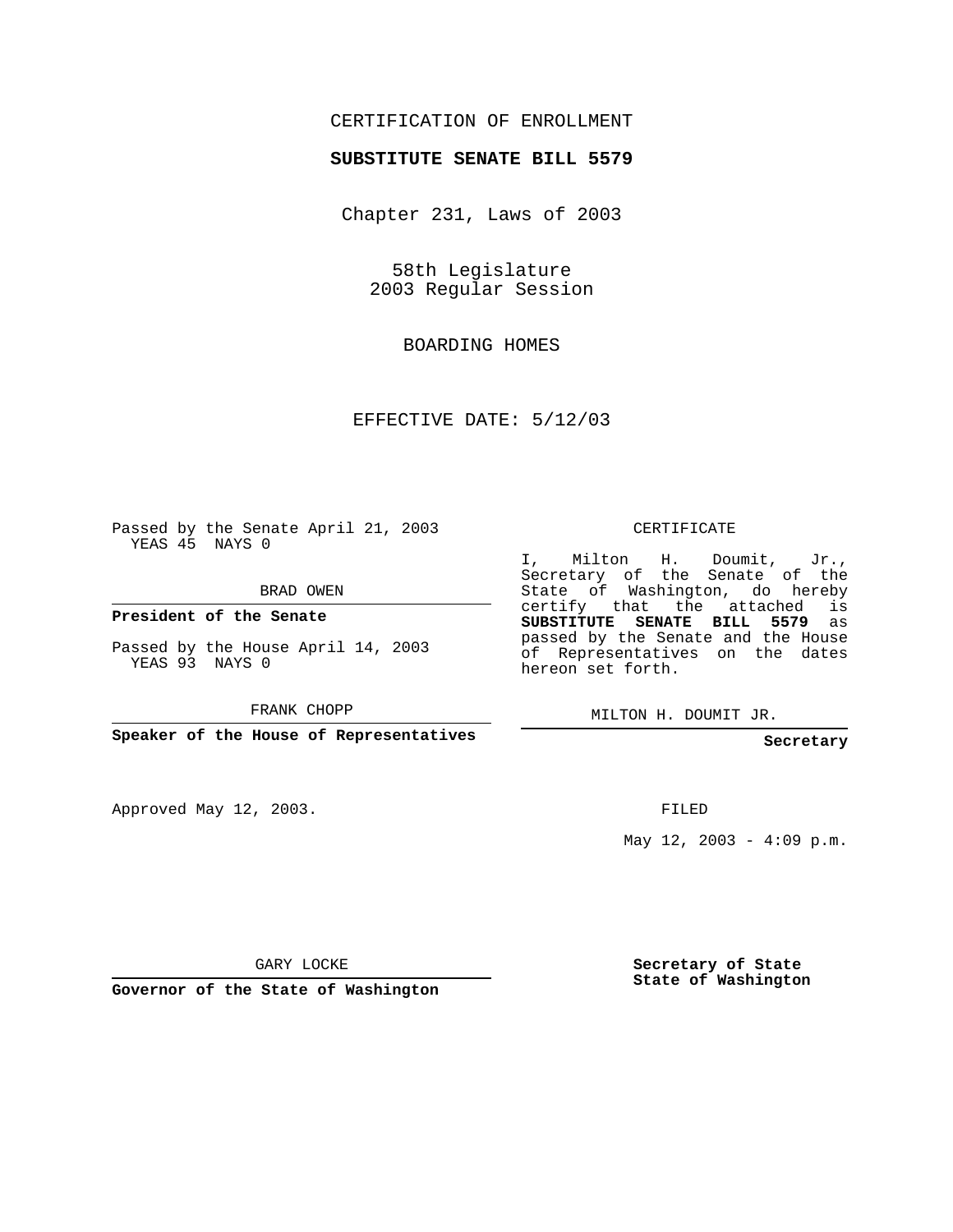# **SUBSTITUTE SENATE BILL 5579** \_\_\_\_\_\_\_\_\_\_\_\_\_\_\_\_\_\_\_\_\_\_\_\_\_\_\_\_\_\_\_\_\_\_\_\_\_\_\_\_\_\_\_\_\_

\_\_\_\_\_\_\_\_\_\_\_\_\_\_\_\_\_\_\_\_\_\_\_\_\_\_\_\_\_\_\_\_\_\_\_\_\_\_\_\_\_\_\_\_\_

#### AS AMENDED BY THE HOUSE

Passed Legislature - 2003 Regular Session

### **State of Washington 58th Legislature 2003 Regular Session**

**By** Senate Committee on Health & Long-Term Care (originally sponsored by Senators Parlette, Jacobsen, Winsley, Brandland, Rasmussen, Esser, Reardon, Honeyford, T. Sheldon, Hargrove, Haugen, Doumit, Zarelli, Stevens, Deccio, Keiser, Mulliken and Shin)

READ FIRST TIME 03/05/03.

 AN ACT Relating to boarding homes; amending RCW 18.20.020, 18.20.030, 18.20.050, 18.20.125, and 18.20.190; adding new sections to chapter 18.20 RCW; creating new sections; providing expiration dates; and declaring an emergency.

5 BE IT ENACTED BY THE LEGISLATURE OF THE STATE OF WASHINGTON:

 NEW SECTION. **Sec. 1.** The legislature finds and declares that, in keeping with the traditional concept of the dignity of the individual in our democratic society, the older citizens of this state and persons with disabilities are entitled to live in comfort, honor, and dignity in a manner that maximizes freedom and independence.

 The legislature further finds that licensed boarding homes are an essential component of home and community-based services, and that the noninstitutional nature of this care setting must be preserved and protected by ensuring a regulatory structure that focuses on the actual care and services provided to residents, consumer satisfaction, and continuous quality improvement.

17 The legislature also finds that residents and consumers of services 18 in licensed boarding homes should be encouraged to exercise maximum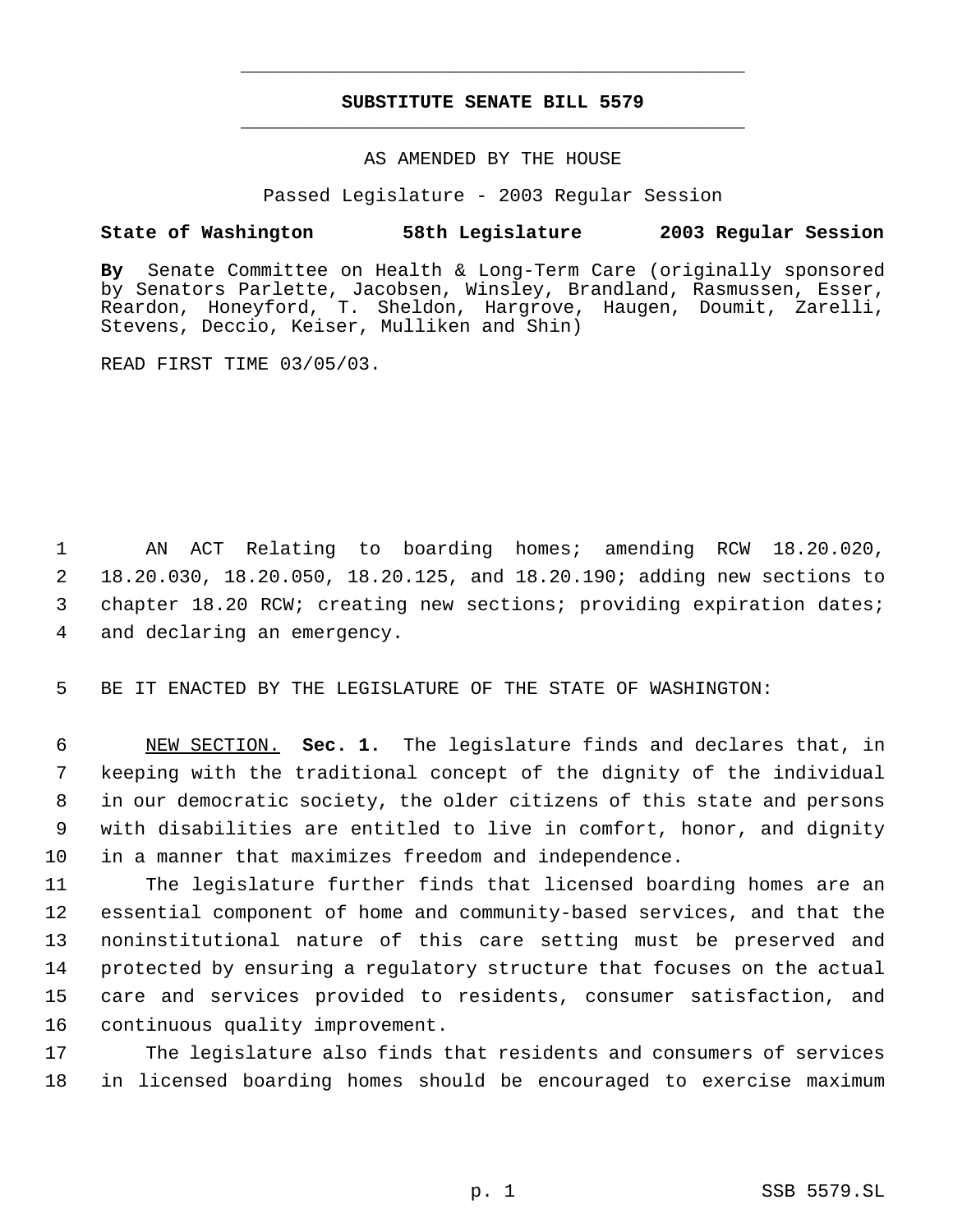independence, and the legislature declares that the state's rules for licensed boarding homes must also be designed to encourage individual dignity, autonomy, and choice.

 The legislature further finds that consumers should be afforded access to affordable long-term care services in licensed boarding homes, and believes that care delivery must remain responsive to consumer preferences. Residents and consumers in licensed boarding homes should be afforded the right to self-direct care, and this right should be reflected in the rules governing licensed boarding homes.

 **Sec. 2.** RCW 18.20.020 and 2000 c 47 s 1 are each amended to read as follows:

As used in this chapter:

13 (1) (("Aged person" means a person of the age sixty-five years or 14 more, or a person of less than sixty-five years who by reason of infirmity requires domiciliary care.

 $(2)$ )) "Boarding home" means any home or other institution, however named, which is advertised, announced, or maintained for the express or implied purpose of providing board and domiciliary care to seven or 19 more ((aged persons not related by blood or marriage to the operator)) residents after July 1, 2000. However, a boarding home that is licensed to provide board and domiciliary care to three to six 22 ((persons)) residents on July 1, 2000, may maintain its boarding home license as long as it is continually licensed as a boarding home. "Boarding home" shall not include facilities certified as group training homes pursuant to RCW 71A.22.040, nor any home, institution or section thereof which is otherwise licensed and regulated under the provisions of state law providing specifically for the licensing and regulation of such home, institution or section thereof. Nor shall it include any independent senior housing, independent living units in continuing care retirement communities, or other similar living situations including those subsidized by the department of housing and urban development.

33 ( $(\langle 3 \rangle)$ ) (2) "Person" means any individual, firm, partnership, corporation, company, association, or joint stock association, and the legal successor thereof.

36  $((+4))$   $(3)$  "Secretary" means the secretary of social and health services.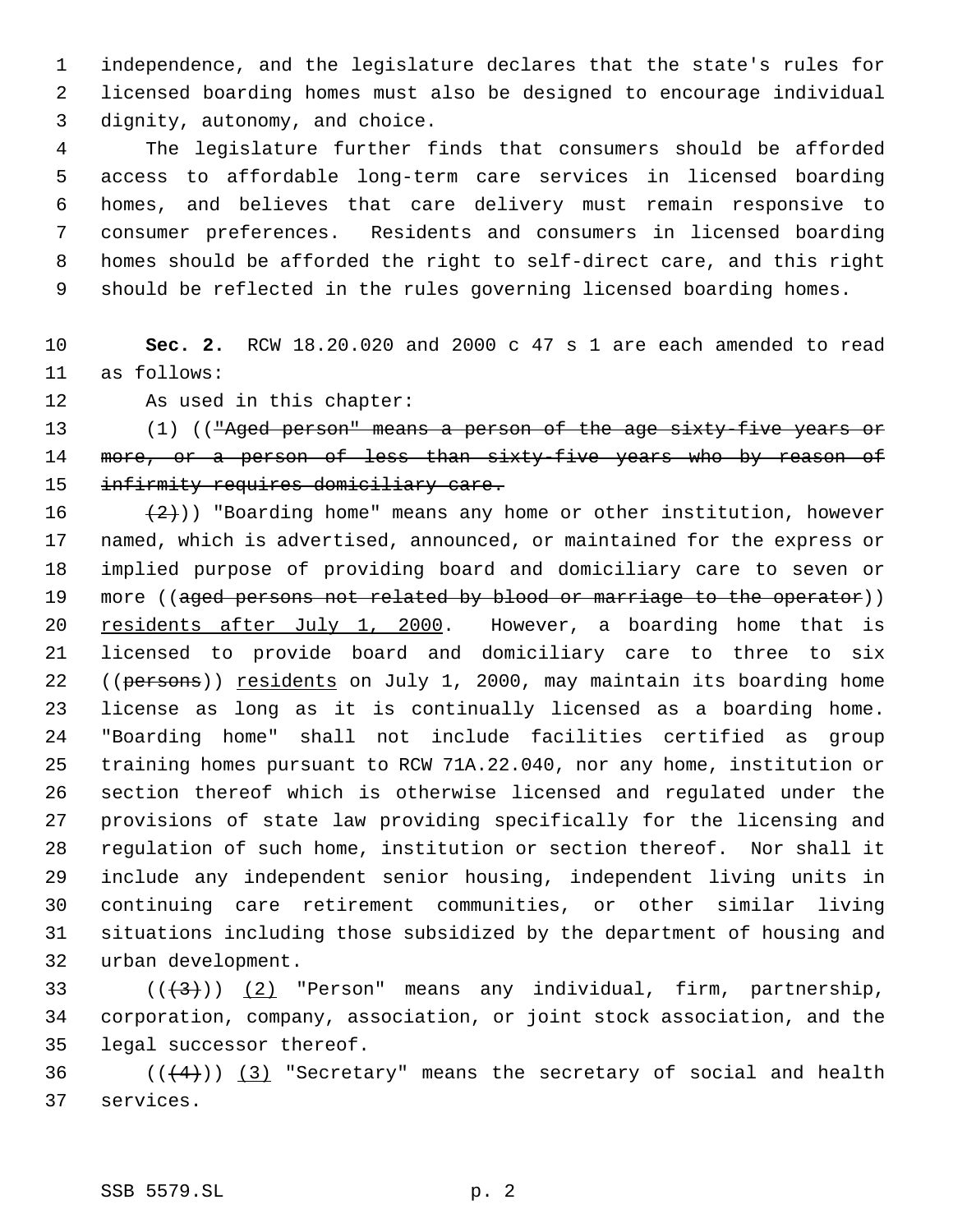$((+5+))$   $(4)$  "Department" means the state department of social and health services.

 (5) "Domiciliary care" means: Assistance with activities of daily living provided by the boarding home either directly or indirectly; or assuming general responsibility for the safety and well-being of the resident; or intermittent nursing services, if provided directly or indirectly by the boarding home. "Domiciliary care" does not include general observation or preadmission assessment for the purposes of transitioning to a licensed care setting.

 (6) "General responsibility for the safety and well-being of the resident" does not include: (a) Emergency assistance provided on an intermittent or nonroutine basis to any nonresident individual; or (b) 13 services customarily provided under landlord tenant agreements governed by the residential landlord-tenant act, chapter 59.18 RCW. Such services do not include care or supervision.

 (7) "Resident" means an individual who: Lives in a boarding home, 17 including those receiving respite care; is not related by blood or marriage to the operator of the boarding home; and by reason of age or disability, receives domiciliary care provided either directly or 20 indirectly by the boarding home.

 **Sec. 3.** RCW 18.20.030 and 1957 c 253 s 3 are each amended to read as follows:

 (1) After January 1, 1958, no person shall operate or maintain a boarding home as defined in this chapter within this state without a license under this chapter.

 (2) A boarding home license is not required for the housing, or services, that are customarily provided under landlord tenant agreements governed by the residential landlord-tenant act, chapter 59.18 RCW, or when housing nonresident individuals who, without ongoing assistance from the boarding home, initiate and arrange for services provided by persons other than the boarding home licensee or the licensee's contractor. This subsection does not prohibit the licensee from furnishing written information concerning available community 34 resources to the nonresident individual or the individual's family members or legal representatives. The licensee may not require the use of any particular service provider.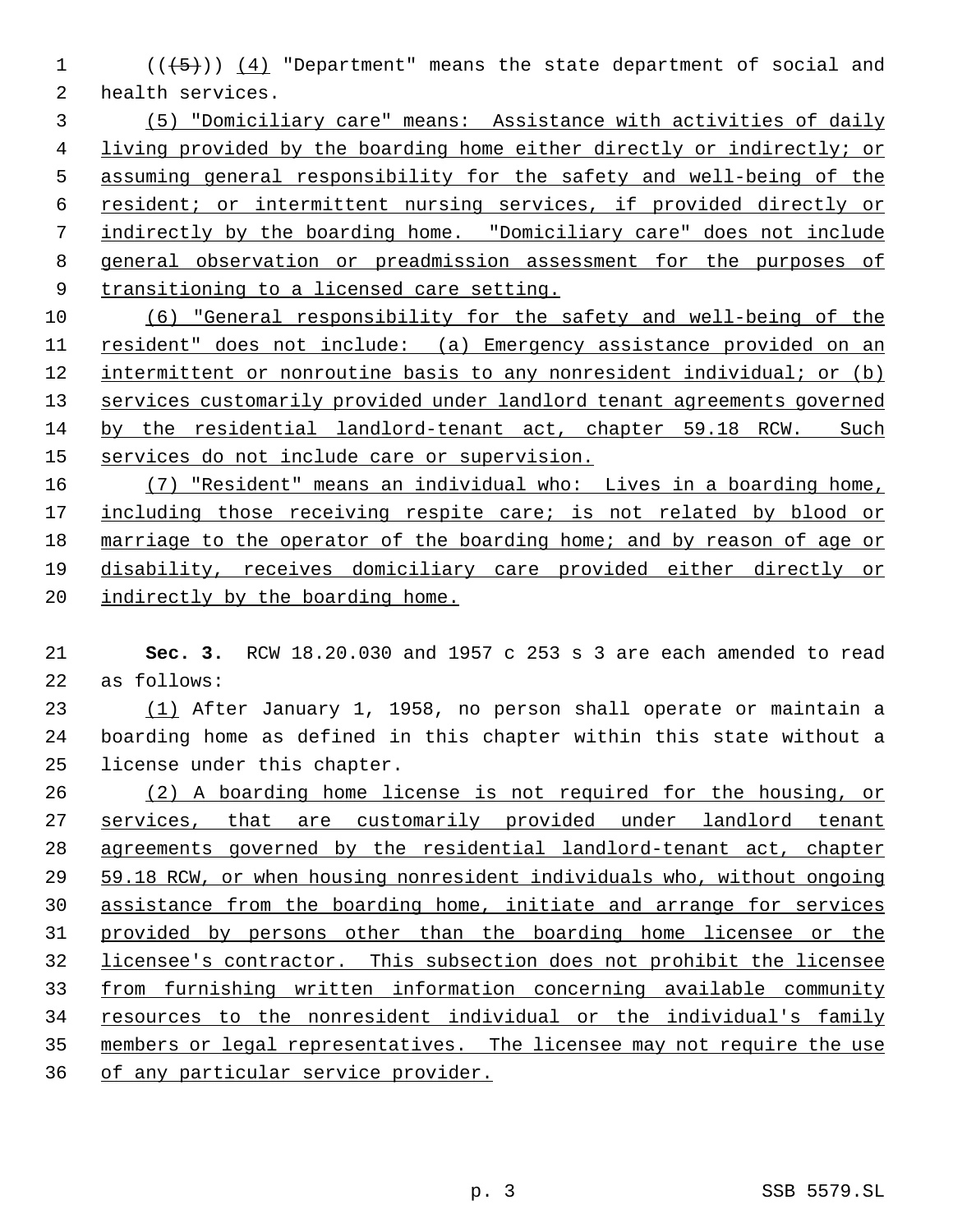(3) Residents receiving domiciliary care, directly or indirectly by the boarding home, are not considered nonresident individuals for the purposes of this section.

 (4) A boarding home license is not required for emergency assistance when that emergency assistance is not provided on a frequent or routine basis to any one nonresident individual and the nonresident individual resides in independent senior housing, independent living units in continuing care retirement communities, independent living units having common ownership with a licensed boarding home, or other similar living situations including those subsidized by the department of housing and urban development.

 **Sec. 4.** RCW 18.20.050 and 2001 c 193 s 10 are each amended to read as follows:

 Upon receipt of an application for license, if the applicant and the boarding home facilities meet the requirements established under this chapter, the department shall issue a license. If there is a failure to comply with the provisions of this chapter or the standards and rules adopted pursuant thereto, the department may in its discretion issue to an applicant for a license, or for the renewal of a license, a provisional license which will permit the operation of the boarding home for a period to be determined by the department, but not to exceed twelve months, which provisional license shall not be subject 23 to renewal. The department may also place conditions on the license 24 under RCW 18.20.190. At the time of the application for or renewal of a license or provisional license the licensee shall pay a license fee as established by the department under RCW 43.20B.110. All licenses issued under the provisions of this chapter shall expire on a date to be set by the department, but no license issued pursuant to this chapter shall exceed twelve months in duration. However, when the annual license renewal date of a previously licensed boarding home is set by the department on a date less than twelve months prior to the expiration date of a license in effect at the time of reissuance, the license fee shall be prorated on a monthly basis and a credit be allowed at the first renewal of a license for any period of one month or more covered by the previous license. All applications for renewal of a license shall be made not later than thirty days prior to the date of expiration of the license. Each license shall be issued only for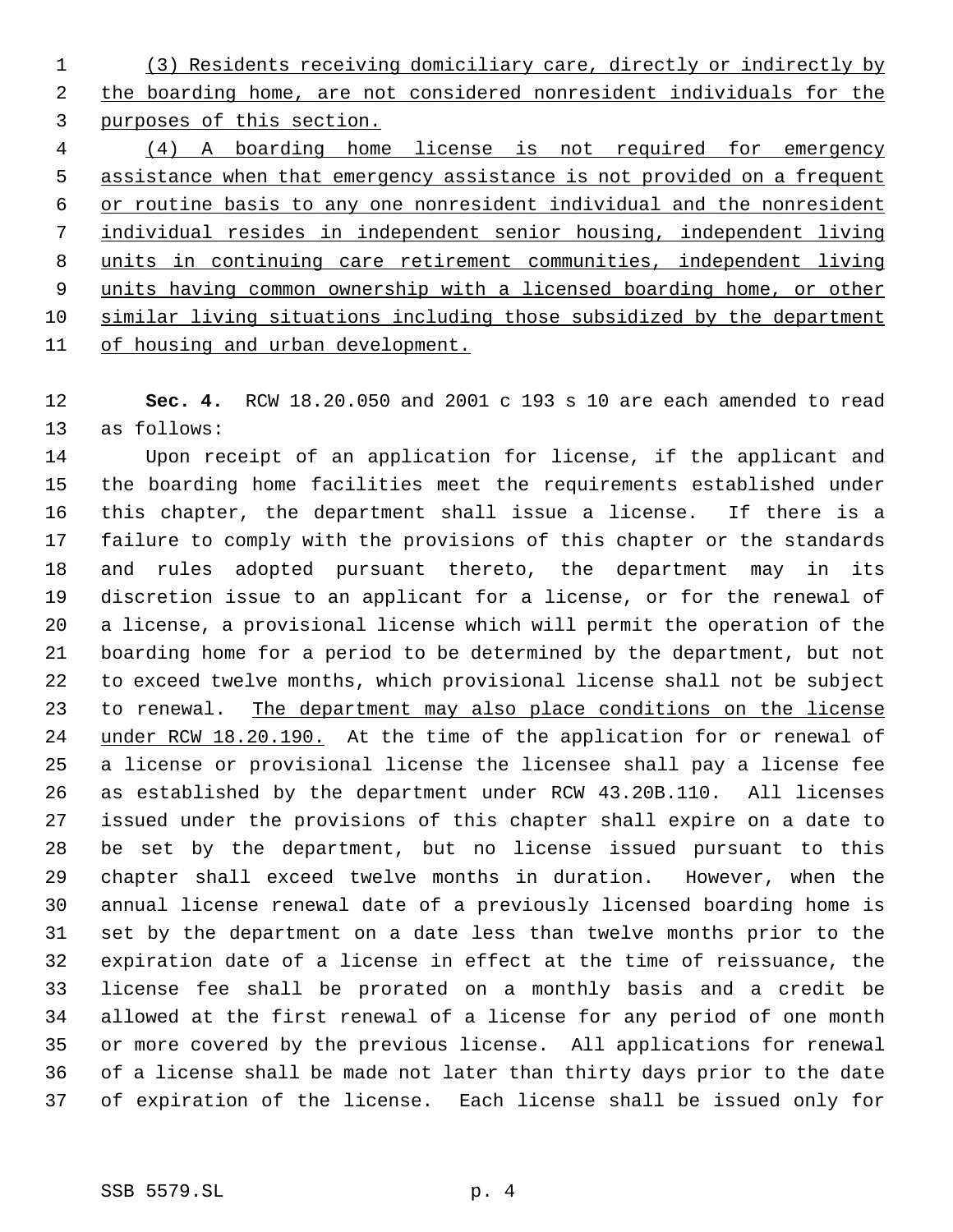the premises and persons named in the application, and no license shall be transferable or assignable. Licenses shall be posted in a conspicuous place on the licensed premises.

 A licensee who receives notification of the department's initiation of a denial, suspension, nonrenewal, or revocation of a boarding home license may, in lieu of appealing the department's action, surrender or relinquish the license. The department shall not issue a new license to or contract with the licensee, for the purposes of providing care to vulnerable adults or children, for a period of twenty years following the surrendering or relinquishment of the former license. The licensing record shall indicate that the licensee relinquished or surrendered the license, without admitting the violations, after receiving notice of the department's initiation of a denial, suspension, nonrenewal, or revocation of a license.

 **Sec. 5.** RCW 18.20.125 and 2001 c 85 s 2 are each amended to read as follows:

17 (1) ((Monitoring should)) Inspections must be outcome based and 18 responsive to resident complaints and based on a clear set of health, quality of care, and safety standards that are easily understandable and have been made available to facilities. This includes that when conducting licensing inspections, the department shall interview an appropriate percentage of residents, family members, and advocates in addition to interviewing appropriate staff.

 (2) Prompt and specific enforcement remedies shall also be implemented without delay, consistent with RCW 18.20.190, for facilities found to have delivered care or failed to deliver care resulting in problems that are serious, recurring, or uncorrected, or that create a hazard that is causing or likely to cause death or serious harm to one or more residents. These enforcement remedies may also include, when appropriate, reasonable conditions on a license. In the selection of remedies, the safety, health, and well-being of residents shall be of paramount importance.

 (3) To the extent funding is available, the licensee, administrator, and their staff should be screened through background checks in a uniform and timely manner to ensure that they do not have a criminal history that would disqualify them from working with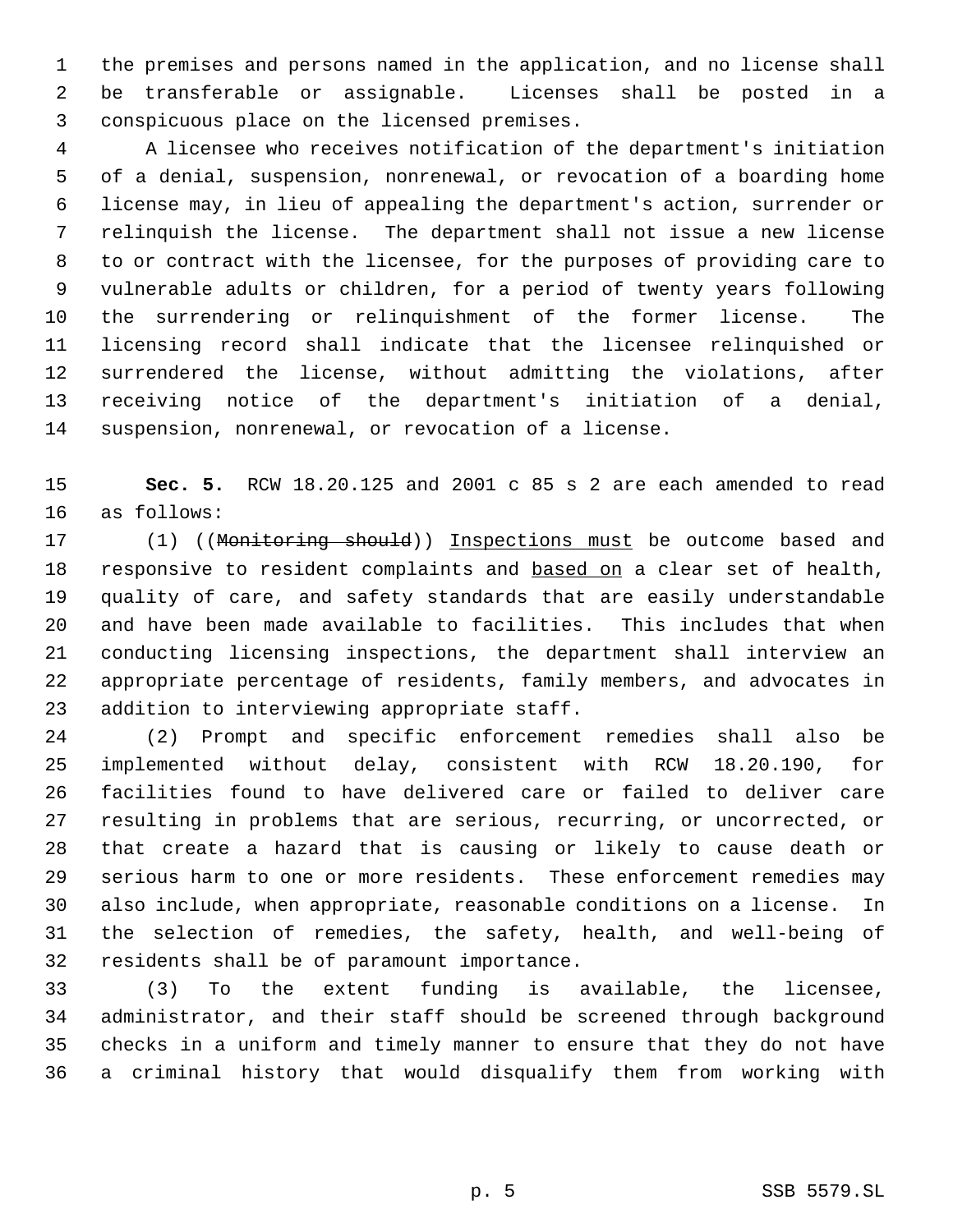vulnerable adults. Employees may be provisionally hired pending the results of the background check if they have been given three positive references.

 (4) No licensee, administrator, or staff, or prospective licensee, administrator, or staff, with a stipulated finding of fact, conclusion of law, and agreed order, or finding of fact, conclusion of law, or final order issued by a disciplining authority, a court of law, or entered into the state registry finding him or her guilty of abuse, neglect, exploitation, or abandonment of a minor or a vulnerable adult as defined in chapter 74.34 RCW shall be employed in the care of and have unsupervised access to vulnerable adults.

 **Sec. 6.** RCW 18.20.190 and 2001 c 193 s 4 are each amended to read as follows:

 (1) The department of social and health services is authorized to take one or more of the actions listed in subsection (2) of this section in any case in which the department finds that a boarding home provider has:

 (a) Failed or refused to comply with the requirements of this chapter or the rules adopted under this chapter;

 (b) Operated a boarding home without a license or under a revoked license;

 (c) Knowingly, or with reason to know, made a false statement of material fact on his or her application for license or any data attached thereto, or in any matter under investigation by the department; or

 (d) Willfully prevented or interfered with any inspection or investigation by the department.

 (2) When authorized by subsection (1) of this section, the department may take one or more of the following actions:

(a) Refuse to issue a license;

 (b) Impose reasonable conditions on a license, such as correction within a specified time, training, and limits on the type of clients the provider may admit or serve;

 (c) Impose civil penalties of not more than one hundred dollars per day per violation;

36 (d) Suspend, revoke, or refuse to renew a license;  $((\theta \cdot \mathbf{r}))$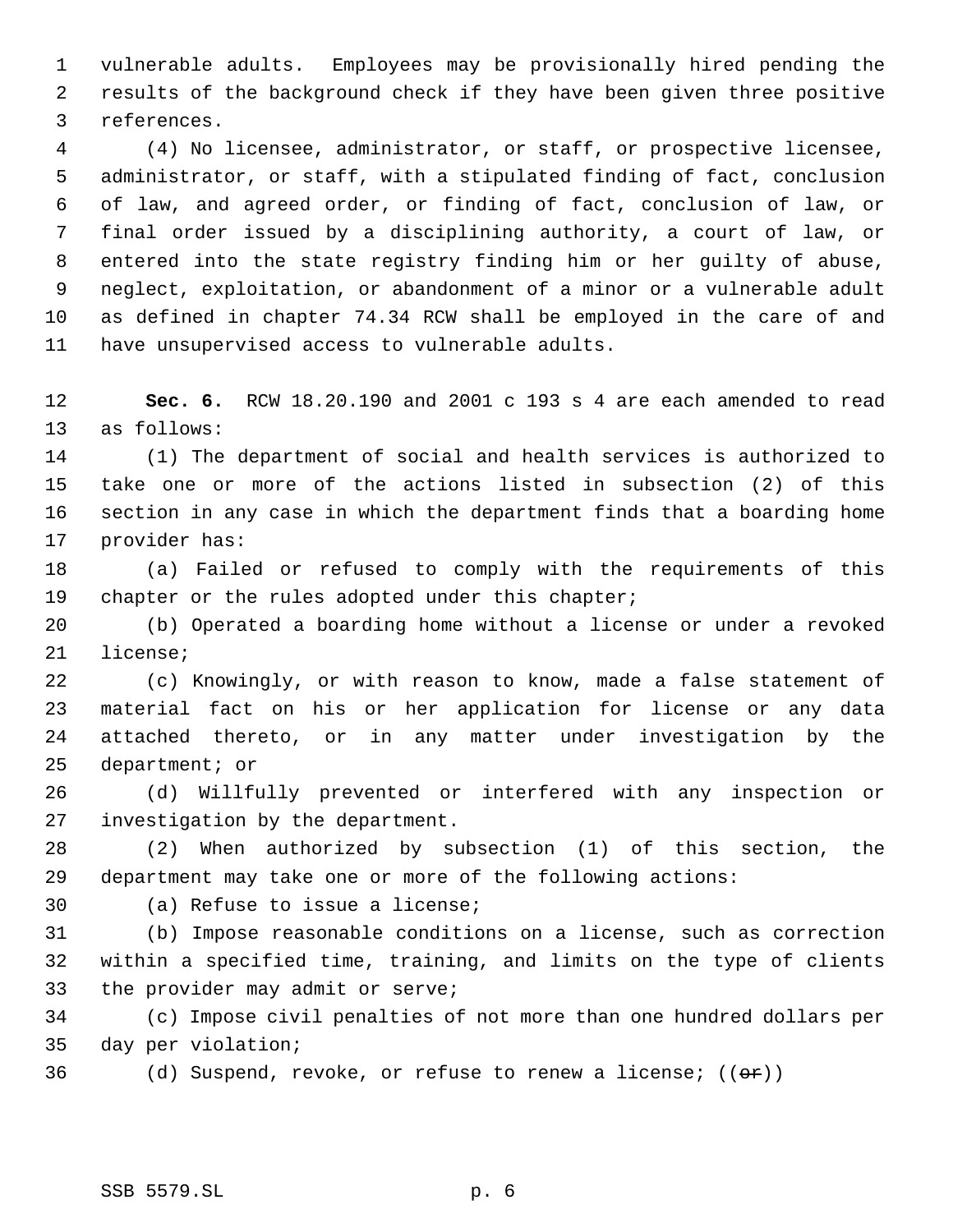(e) Suspend admissions to the boarding home by imposing stop placement; or

 (f) Suspend admission of a specific category or categories of residents as related to the violation by imposing a limited stop placement.

 (3) When the department orders stop placement or a limited stop placement, the facility shall not admit any new resident until the stop 8 placement or limited stop placement order is terminated. The department may approve readmission of a resident to the facility from 10 a hospital or nursing home during the stop placement or limited stop 11 placement. The department shall terminate the stop placement or 12 limited stop placement when: (a) The violations necessitating the stop 13 placement or limited stop placement have been corrected; and (b) the provider exhibits the capacity to maintain correction of the violations previously found deficient. However, if upon the revisit the department finds new violations that the department reasonably believes 17 will result in a new stop placement or new limited stop placement, the 18 previous stop placement or limited stop placement shall remain in 19 effect until the new stop placement or new limited stop placement is imposed.

 (4) After a department finding of a violation for which a stop 22 placement or limited stop placement has been imposed, the department shall make an on-site revisit of the provider within fifteen working days from the request for revisit, to ensure correction of the violation. For violations that are serious or recurring or uncorrected following a previous citation, and create actual or threatened harm to one or more residents' well-being, including violations of residents' rights, the department shall make an on-site revisit as soon as appropriate to ensure correction of the violation. Verification of correction of all other violations may be made by either a department on-site revisit or by written or photographic documentation found by the department to be credible. This subsection does not prevent the department from enforcing license suspensions or revocations. Nothing in this subsection shall interfere with or diminish the department's authority and duty to ensure that the provider adequately cares for residents, including to make departmental on-site revisits as needed to ensure that the provider protects residents, and to enforce compliance with this chapter.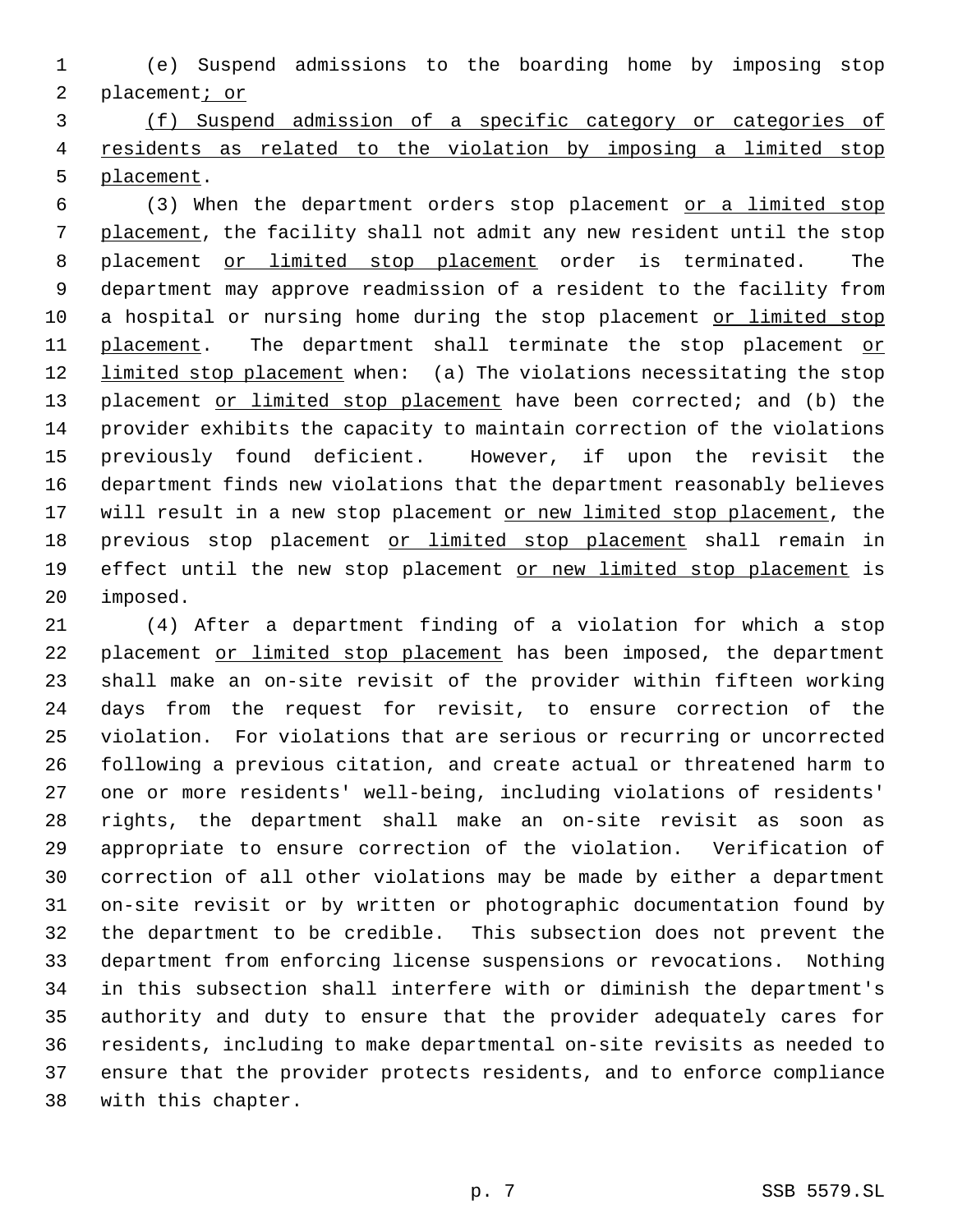(5) RCW 43.20A.205 governs notice of a license denial, revocation, suspension, or modification. Chapter 34.05 RCW applies to department actions under this section, except that orders of the department 4 imposing license suspension, stop placement, limited stop placement, or conditions for continuation of a license are effective immediately upon notice and shall continue pending any hearing.

 (6) For the purposes of this section, "limited stop placement" means the ability to suspend admission of a specific category or 9 categories of residents.

 NEW SECTION. **Sec. 7.** A new section is added to chapter 18.20 RCW to read as follows:

 (1) The boarding home must assume general responsibility for each resident and must promote each resident's health, safety, and well-being consistent with the resident negotiated care plan.

 (2) The boarding home is not required to supervise the activities of a person providing care or services to a resident when the resident, or legal representative, has independently arranged for or contracted with the person and the person is not directly or indirectly controlled or paid by the boarding home. However, the boarding home is required to coordinate services with such person to the extent allowed by the resident, or legal representative, and consistent with the resident's negotiated care plan. Further, the boarding home is required to observe the resident and respond appropriately to any changes in the resident's overall functioning consistent with chapter 70.129 RCW, this chapter, and rules adopted under this chapter.

 NEW SECTION. **Sec. 8.** (1) By December 12, 2004, the department shall report on the payment system for licensed boarding homes to the chairs of the health care committees of both houses of the legislature. The department shall include in the report its findings regarding the validity of the comprehensive assessment tool for categorizing residents into meaningful care and payment groups; its findings regarding the actual costs of providing care and services in each of the care payment levels; and its findings regarding the rates of payment, by level, that are necessary and reasonably related to the costs of providing care and services to medicaid residents.

(2) This section expires December 31, 2004.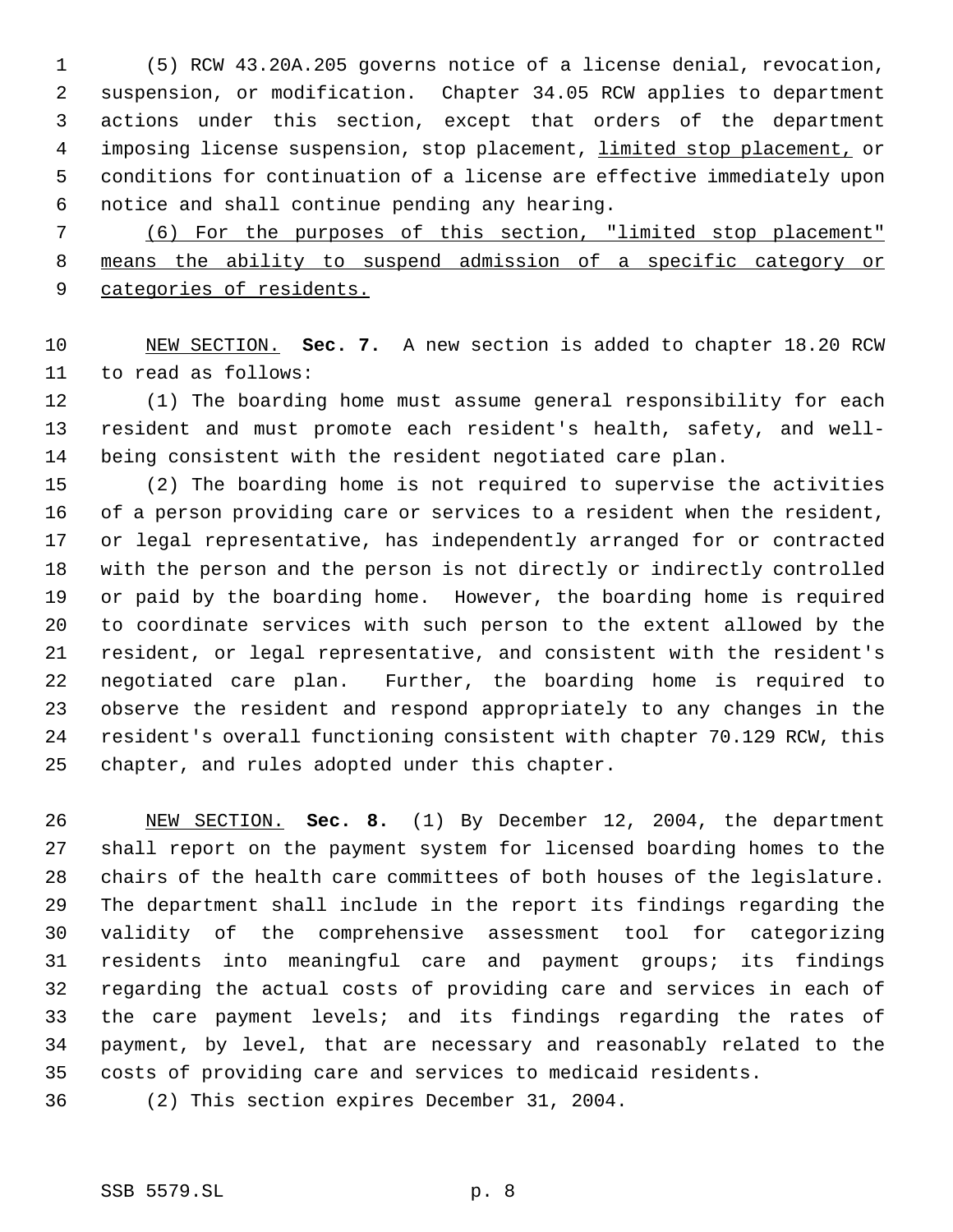NEW SECTION. **Sec.9.** The department shall by December 12, 2003, report to the chairs of the health care committees of both houses of the legislature, the results of the dementia care pilot program, including a report on the dementia care standards, the benefits of the dementia care program to residents, and the actual costs of providing dementia care and services to residents under the dementia care pilot program.

 NEW SECTION. **Sec. 10.** Within existing funds, the department may implement a two-year statewide informal dispute resolution pilot program in order to determine the efficiencies and effectiveness of a centralized informal dispute resolution program. The provider must be allowed to appear at informal dispute resolution meetings either in person or by telephone. The department shall provide an opportunity for input from a resident or a resident representative.

 NEW SECTION. **Sec. 11.** A new section is added to chapter 18.20 RCW to read as follows:

 (1) When a boarding home contracts with the department to provide adult residential care services, enhanced adult residential care services, or assisted living services under chapter 74.39A RCW, the boarding home must hold a medicaid eligible resident's room or unit when short-term care is needed in a nursing home or hospital, the resident is likely to return to the boarding home, and payment is made under subsection (2) of this section.

 (2) The medicaid resident's bed or unit shall be held for up to twenty days. The per day bed or unit hold compensation amount shall be seventy percent of the daily rate paid for the first seven days the bed or unit is held for the resident who needs short-term nursing home care or hospitalization. The rate for the eighth through the twentieth day a bed is held shall be established in rule, but shall be no lower than ten dollars per day the bed or unit is held.

31 (3) The boarding home may seek third-party payment to hold a bed or unit for twenty-one days or longer. The third-party payment shall not exceed eighty-five percent of the average daily rate paid to the facility. If third-party payment is not available, the medicaid resident may return to the first available and appropriate bed or unit,